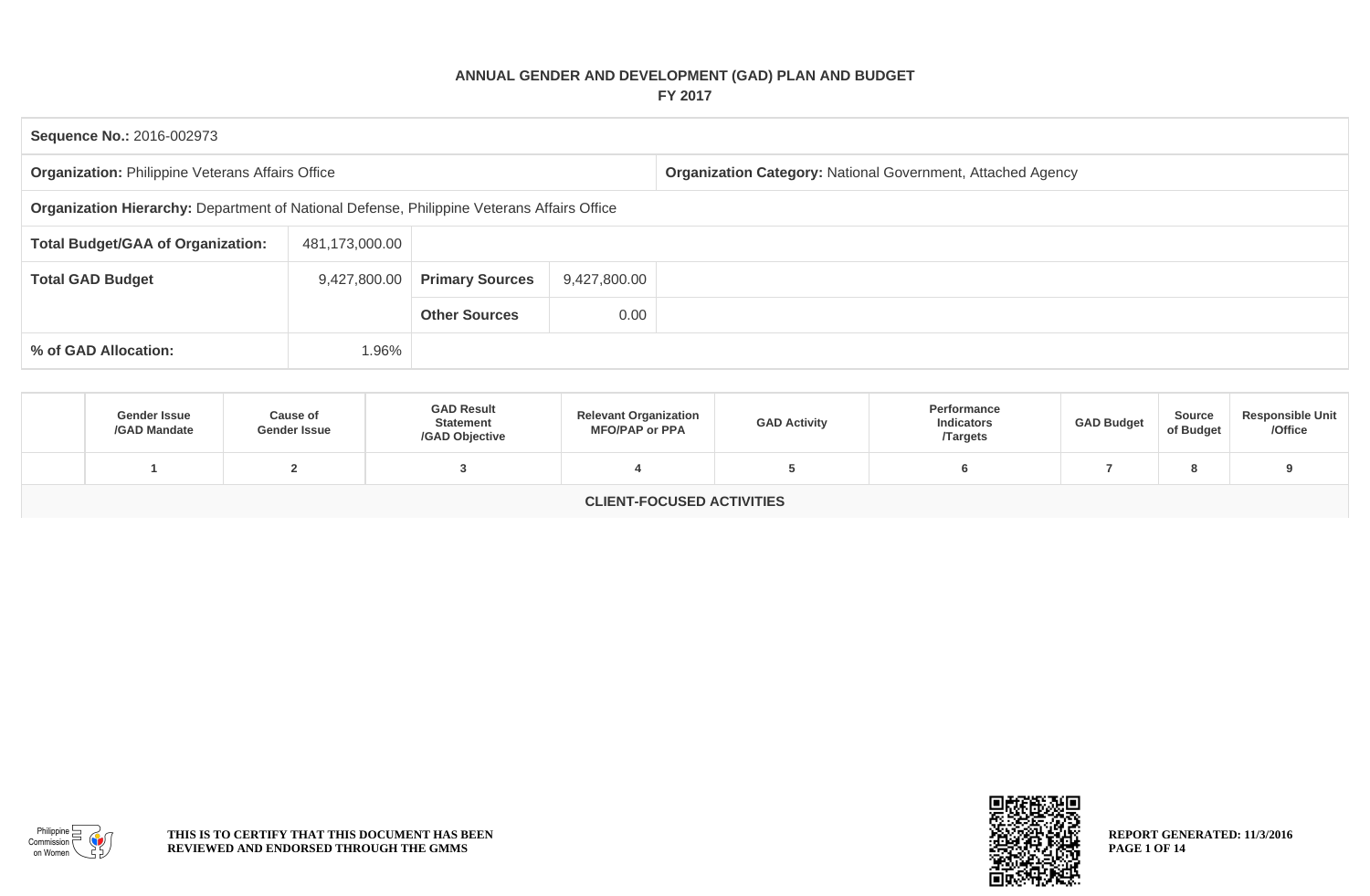| <b>Gender Issue</b><br>/GAD Mandate                                                                                                                                   | Cause of<br><b>Gender Issue</b>                                                                                                                                                                          | <b>GAD Result</b><br><b>Statement</b><br>/GAD Objective                                                             | <b>Relevant Organization</b><br><b>MFO/PAP or PPA</b>                                  | <b>GAD Activity</b>                                                                                                                                                                           | Performance<br><b>Indicators</b><br><b>Targets</b>                                                                                                                                                                                                                                                                                                                   | <b>GAD Budget</b> | <b>Source</b><br>of Budget | <b>Responsible Unit</b><br>/Office                                              |
|-----------------------------------------------------------------------------------------------------------------------------------------------------------------------|----------------------------------------------------------------------------------------------------------------------------------------------------------------------------------------------------------|---------------------------------------------------------------------------------------------------------------------|----------------------------------------------------------------------------------------|-----------------------------------------------------------------------------------------------------------------------------------------------------------------------------------------------|----------------------------------------------------------------------------------------------------------------------------------------------------------------------------------------------------------------------------------------------------------------------------------------------------------------------------------------------------------------------|-------------------|----------------------------|---------------------------------------------------------------------------------|
|                                                                                                                                                                       |                                                                                                                                                                                                          | 3                                                                                                                   |                                                                                        | 5                                                                                                                                                                                             | 6                                                                                                                                                                                                                                                                                                                                                                    | $\overline{7}$    | 8                          |                                                                                 |
| Low level of<br>awareness and<br>understanding of<br>GAD issues and<br>concerns including<br>legal mandates on<br>GAD among<br>clients-veterans<br>and beneficiaries. | Limited publication<br>of IEC materials<br>Limited campaign or<br>information drive<br>Insufficient<br>information<br>materials on GAD<br>issues and<br>concerns of<br>veterans and their<br>dependents. | To widen appreciation of<br>GAD concepts, issues and<br>concerns among the external<br>and internal clients of PVAO | MFO: 001: Filipino<br>Veterans Empowered<br>-Veterans Affairs<br>Management<br>Program | Setting of Help Desk for<br>Women during Medical<br>Missions, Assemblies,<br>Conventions and<br>Organizational Meetings<br>as venue for conducting<br>GAD related surveys<br>and orientation. | Conduct of GAD related<br>surveys, informal orientation<br>about GAD concepts and<br>encouraging women to be<br>members of Veterans<br>Federation of the Philippines<br>through charter and affiliate<br>organizations during at least<br>8 medical missions,<br>assemblies, conventions<br>and organizational meetings<br>with veterans organizations<br>-by $Q4$ . | 300,000.00        | <b>GAA</b>                 | <b>Veterans Affairs</b><br>Management<br>Division and<br><b>GAD Secretariat</b> |



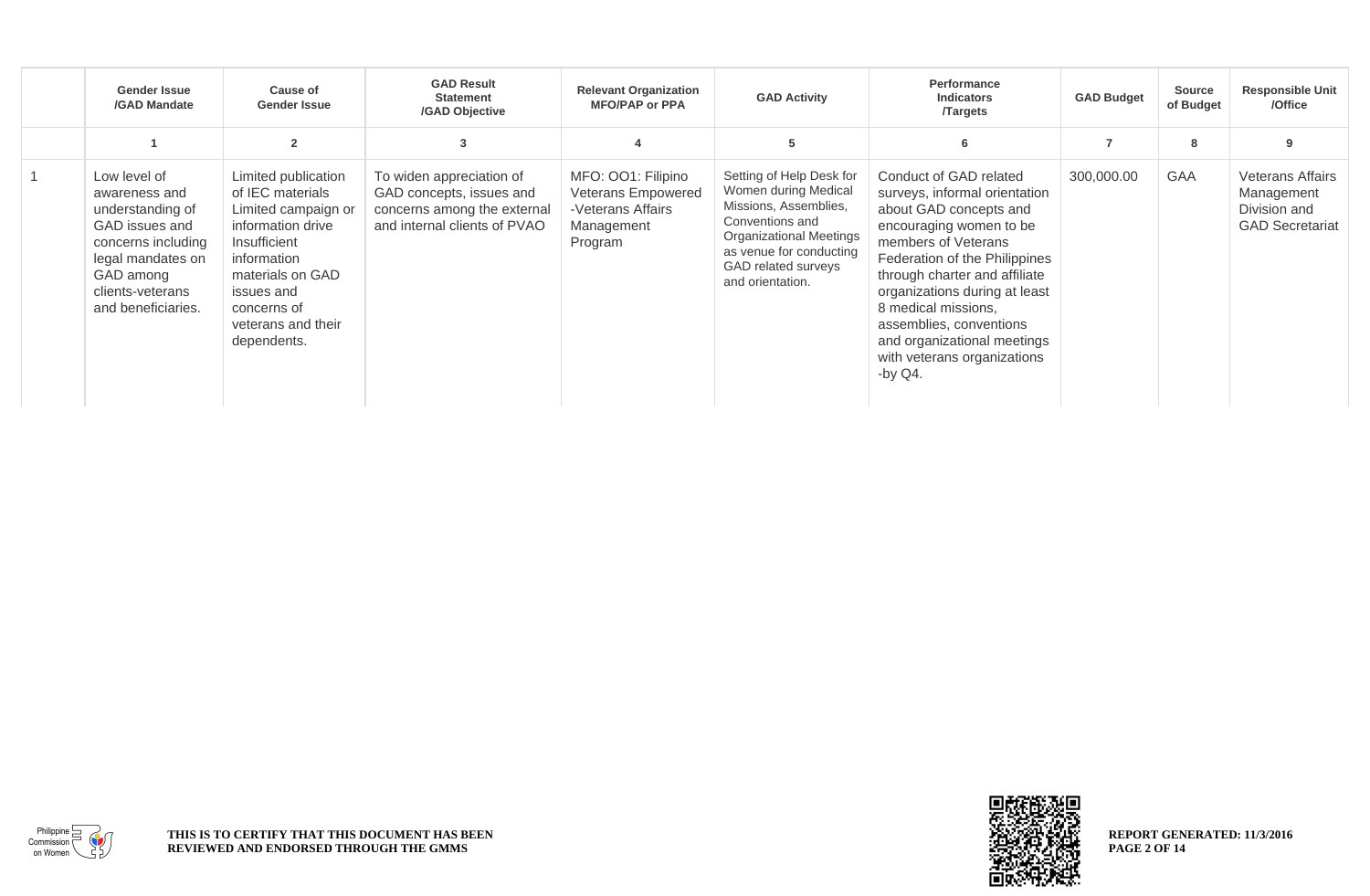|   | <b>Gender Issue</b><br>/GAD Mandate                                                                                                                                   | Cause of<br><b>Gender Issue</b>                                                         | <b>GAD Result</b><br><b>Statement</b><br>/GAD Objective                                                                                                                                                                                                                                                                                                                                                                   | <b>Relevant Organization</b><br><b>MFO/PAP or PPA</b>                                  | <b>GAD Activity</b>                                                                                                                                                                                                                                                                                                                                                | <b>Performance</b><br><b>Indicators</b><br><b>Targets</b>                                                                                                                                                                                                                                                                                                                                                                    | <b>GAD Budget</b> | <b>Source</b><br>of Budget | <b>Responsible Unit</b><br>/Office                       |
|---|-----------------------------------------------------------------------------------------------------------------------------------------------------------------------|-----------------------------------------------------------------------------------------|---------------------------------------------------------------------------------------------------------------------------------------------------------------------------------------------------------------------------------------------------------------------------------------------------------------------------------------------------------------------------------------------------------------------------|----------------------------------------------------------------------------------------|--------------------------------------------------------------------------------------------------------------------------------------------------------------------------------------------------------------------------------------------------------------------------------------------------------------------------------------------------------------------|------------------------------------------------------------------------------------------------------------------------------------------------------------------------------------------------------------------------------------------------------------------------------------------------------------------------------------------------------------------------------------------------------------------------------|-------------------|----------------------------|----------------------------------------------------------|
|   | $\overline{1}$                                                                                                                                                        | $\overline{2}$                                                                          | $\overline{3}$                                                                                                                                                                                                                                                                                                                                                                                                            | $\overline{\mathbf{4}}$                                                                | 5                                                                                                                                                                                                                                                                                                                                                                  | 6                                                                                                                                                                                                                                                                                                                                                                                                                            | $\overline{7}$    | 8                          | 9                                                        |
| 2 | Low level of<br>awareness and<br>understanding of<br>GAD issues and<br>concerns including<br>legal mandates on<br>GAD among<br>clients-veterans<br>and beneficiaries. | Limited publication<br>of IEC materials and<br>limited campaign or<br>information drive | To increase the level of<br>awareness and<br>understanding of PVAO<br>clienteles (veterans and their<br>beneficiaries) on GAD<br>concepts, issues, and<br>concerns and laws on<br>women. Note: These legal<br>mandates will be included in<br>the GAD<br>brochure / leaflet of PVAO's<br>GAD program and in PVAO's<br>regular info materials (eg<br>vignettes in the PVAO<br>Bulletin, infographics for<br>website, etc.) | MFO: General<br>Administration and<br><b>Support Services</b>                          | Production and<br>distribution of IEC<br>materials such as news<br>magazines, flyers,<br>posters, primers,<br>manuals, handouts, and<br>brochures on<br>GAD-related topics<br>such as eliminating<br>VAW, gender and family<br>relations, and on<br>gender-responsive laws<br>and policies to veteran<br>organizations and the<br>veteran-clientele<br>nationwide. | 20,000 copies of GAD<br>related flyers/<br>brochures/handouts<br>produced and published- by<br>end of the year<br>Two (2) GAD exhibits set:<br>Women's Month (March)<br>and 18-day Campaign to<br>End VAW (between<br>November 25 to December<br>12)-up by Q4<br>PVAO Bulletin/Magazine<br>with at least one (1) GAD<br>write- up per quarter/ 20,000<br>copies magazine for one (1)<br>year or 5,000 copies -per<br>quarter | 670,000.00        | GAA                        | <b>Public Affairs</b><br>Office                          |
| 3 | Gender issues and<br>concerns of women<br>pensioners are not<br>fully addressed in<br>PVAO programs<br>and projects.                                                  | Insufficient relevant<br>gender-related data<br>on women<br>pensioners                  | To continuously and<br>adequately address the<br>gender issues and concerns<br>of women pensioners to<br>better improve their status in<br>life                                                                                                                                                                                                                                                                           | MFO: 001: Filipino<br>Veterans Empowered<br>-Veterans Affairs<br>Management<br>Program | Continuous coordinating<br>meetings with veterans<br>organizations and<br>surviving spouses<br>regarding requirement<br>of law on the<br>representation of<br>women in decision<br>making bodies (Project<br>Unitas)                                                                                                                                               | At least three (3)<br>Coordinative Meetings held<br>with veterans organizations<br>and members of the Filipino<br>Veterans Community every<br>quarter or 12 meetings -by<br>end of Q4                                                                                                                                                                                                                                        | 250,000.00        | GAA                        | <b>Veterans Affairs</b><br>Management<br><b>Division</b> |



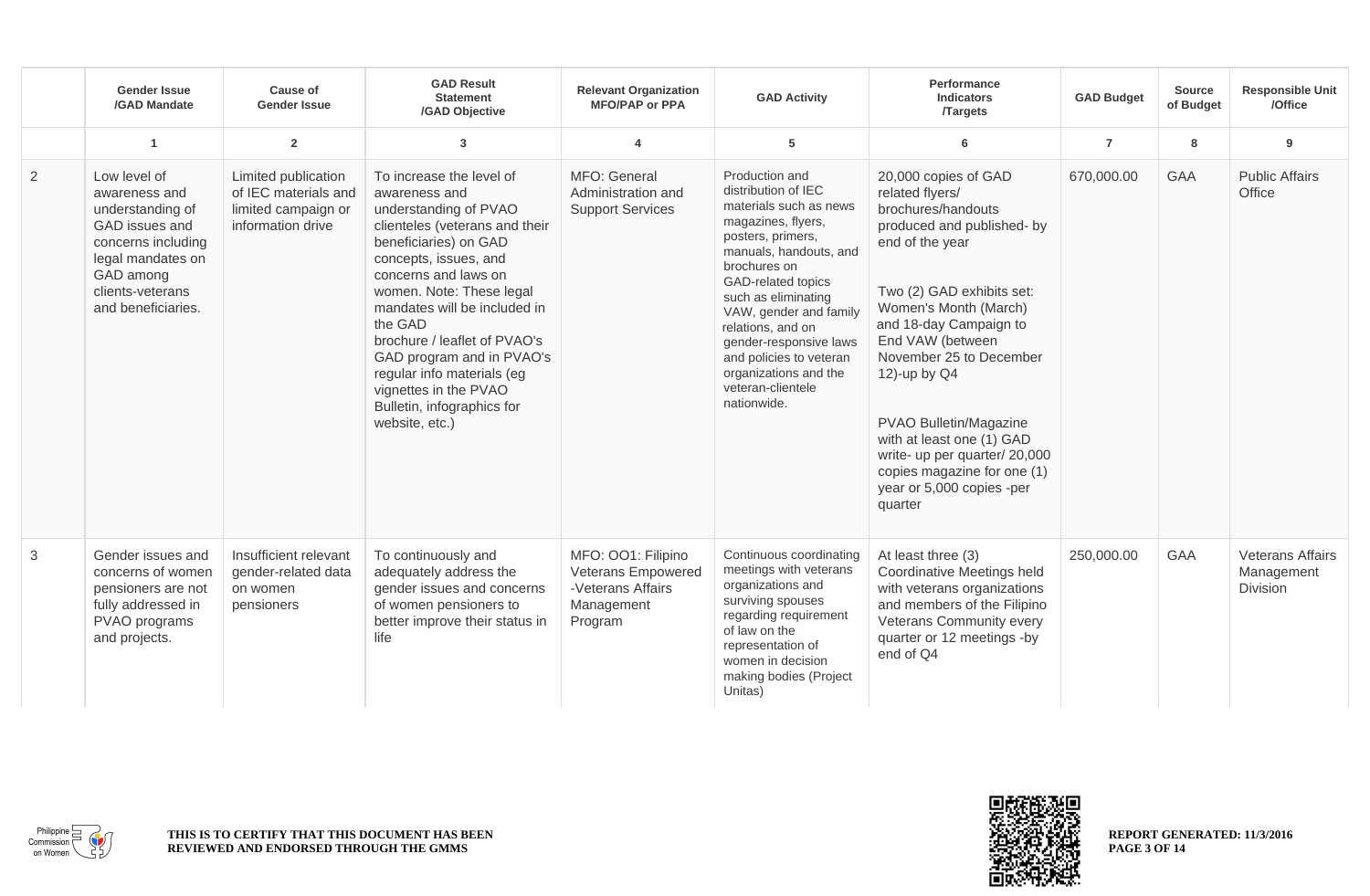|                | <b>Gender Issue</b><br>/GAD Mandate                                                                                  | Cause of<br><b>Gender Issue</b>                                                                   | <b>GAD Result</b><br><b>Statement</b><br>/GAD Objective                                                                                         | <b>Relevant Organization</b><br><b>MFO/PAP or PPA</b>                                                                                                               | <b>GAD Activity</b>                                                                                                                                                                                                    | Performance<br><b>Indicators</b><br><b>Targets</b>                                                                                 | <b>GAD Budget</b> | <b>Source</b><br>of Budget | <b>Responsible Unit</b><br>/Office                        |
|----------------|----------------------------------------------------------------------------------------------------------------------|---------------------------------------------------------------------------------------------------|-------------------------------------------------------------------------------------------------------------------------------------------------|---------------------------------------------------------------------------------------------------------------------------------------------------------------------|------------------------------------------------------------------------------------------------------------------------------------------------------------------------------------------------------------------------|------------------------------------------------------------------------------------------------------------------------------------|-------------------|----------------------------|-----------------------------------------------------------|
|                |                                                                                                                      | $\overline{2}$                                                                                    | 3                                                                                                                                               |                                                                                                                                                                     | 5                                                                                                                                                                                                                      | 6                                                                                                                                  | $\overline{7}$    | 8                          | 9                                                         |
| $\overline{4}$ | Gender issues and<br>concerns of women<br>pensioners are not<br>fully addressed in<br>PVAO programs<br>and projects. | Insufficient relevant<br>gender-related data<br>on women<br>pensioners                            | To continuously and<br>adequately address the<br>gender issues and concerns<br>of women pensioners to<br>better improve their status in<br>life | MFO: 001: Filipino<br>Veterans Empowered<br>-Veterans Affairs<br>Management<br>Program                                                                              | Continuous conduct of<br>survey for members of<br>the Filipino Veterans<br>Community (veterans,<br>surviving spouses and<br>dependents) to surface<br>gender issues and<br>concerns and their<br>socio-economic status | One (1) PVAO Survey<br>Reportwith<br>recommendationsto address<br>gender issues submitted<br>and presented to MANCOM<br>-by $Q3$ . | 200,000.00        | <b>GAA</b>                 | <b>Veterans Affairs</b><br>Management<br><b>Division</b>  |
| 5              | Filipino Women<br>Heroes, both living<br>and deceased, lack<br>public recognition<br>and appreciation.               | Limited information<br>on the heroic deeds<br>of living and<br>deceased Filipino<br>women heroes. | To provide information and<br>recognize the role of women<br>in the nation's war<br>history.                                                    | MFO: OO2: Filipino's<br>Appreciation &<br>Gratitude for<br>Veterans' Service<br>Demonstrated -<br><b>Veterans Memoral</b><br>and Historical<br>Preservation Program | Awarding Ceremony for<br>Women Veterans.                                                                                                                                                                               | Twenty (20) Women<br>Veterans Recognized by<br>PVAO -by Q4                                                                         | 520,000.00        | GAA                        | Veterans<br>Memorial and<br>Historical<br><b>Division</b> |



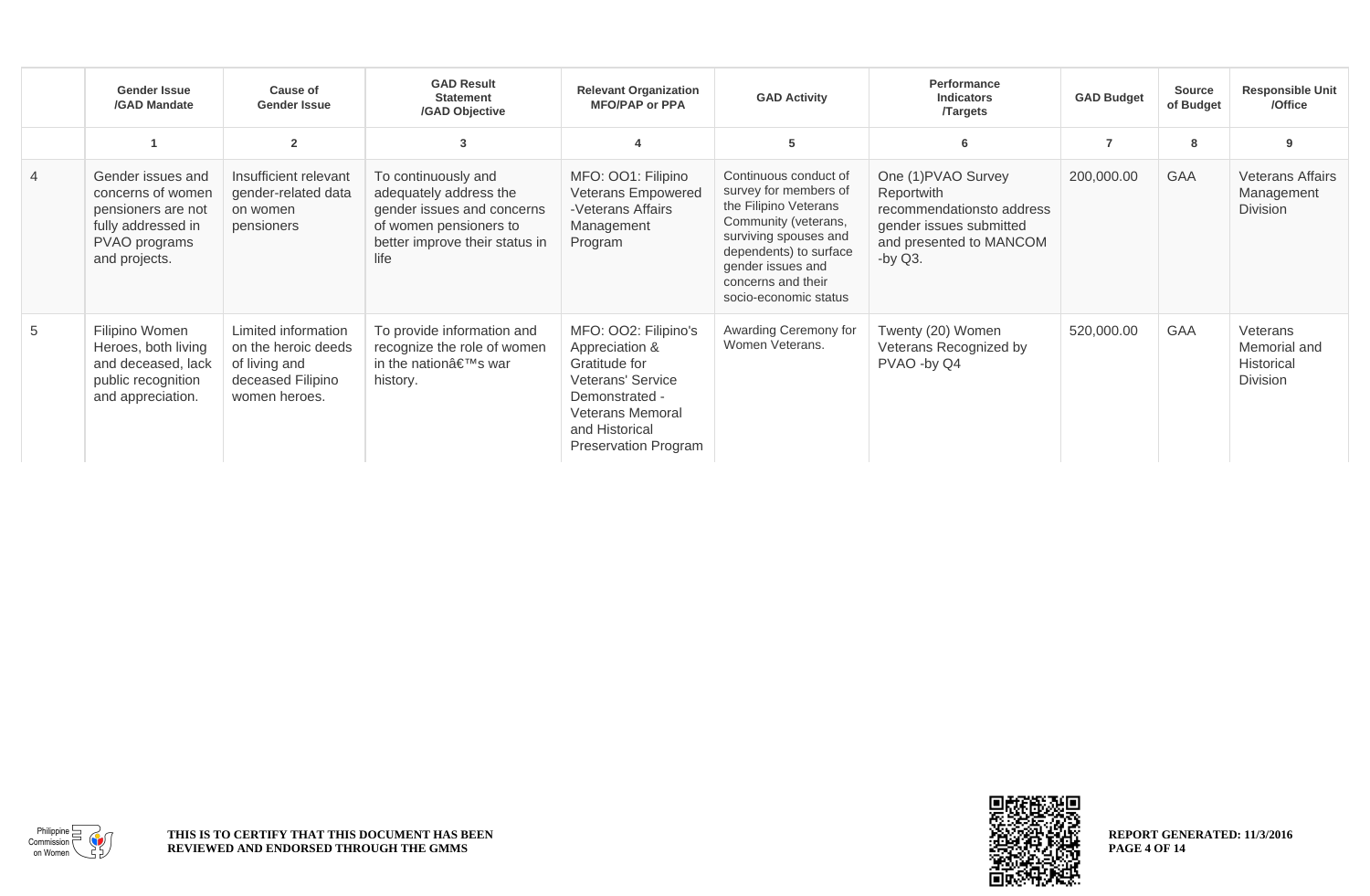|   | <b>Gender Issue</b><br>/GAD Mandate                                                                    | <b>Cause of</b><br><b>Gender Issue</b>                                                            | <b>GAD Result</b><br><b>Statement</b><br>/GAD Objective                                   | <b>Relevant Organization</b><br><b>MFO/PAP or PPA</b>                                                                                                               | <b>GAD Activity</b>                                                                                                                                                | Performance<br>Indicators<br><b>Targets</b>                                                                                                                                                                                                                                                                                                                                                                                                                                                                                     | <b>GAD Budget</b> | <b>Source</b><br>of Budget | <b>Responsible Unit</b><br>/Office                                    |
|---|--------------------------------------------------------------------------------------------------------|---------------------------------------------------------------------------------------------------|-------------------------------------------------------------------------------------------|---------------------------------------------------------------------------------------------------------------------------------------------------------------------|--------------------------------------------------------------------------------------------------------------------------------------------------------------------|---------------------------------------------------------------------------------------------------------------------------------------------------------------------------------------------------------------------------------------------------------------------------------------------------------------------------------------------------------------------------------------------------------------------------------------------------------------------------------------------------------------------------------|-------------------|----------------------------|-----------------------------------------------------------------------|
|   | $\overline{1}$                                                                                         | $\overline{2}$                                                                                    | $\mathbf{3}$                                                                              | $\overline{4}$                                                                                                                                                      | $\sqrt{5}$                                                                                                                                                         | 6                                                                                                                                                                                                                                                                                                                                                                                                                                                                                                                               | $\overline{7}$    | 8                          | 9                                                                     |
| 6 | Filipino Women<br>Heroes, both living<br>and deceased, lack<br>public recognition<br>and appreciation. | Limited information<br>on the heroic deeds<br>of living and<br>deceased Filipino<br>women heroes. | To provide information and<br>recognize the role of women<br>in the nation's war history. | MFO: OO2: Filipino's<br>Appreciation &<br>Gratitude for<br>Veterans' Service<br>Demonstrated -<br>Veterans Memoral<br>and Historical<br><b>Preservation Program</b> | Information<br><b>Dissemination of Stories</b><br>of Filipina Heroes<br>through the conduct of<br>public lectures and<br>utilization of social and<br>print media. | Four (4) Symposia on the<br>Roles of Women in War<br>History of the Philippines<br>conducted. (1 in each:<br>Luzon, Visayas, Mindanao<br>and NCR) - by Q4<br>Two (2) magazines<br>published: 1,000 copies -by<br>Q4<br>One (1) book published:<br>1,000 copies -by Q4<br>Ten (10) Brochures of<br>Filipina Heroes printed:<br>1,000 copies each brochure<br>-by $Q4$<br>Active FB Fan Page<br>featuring Filipina Heroes<br>set-up (with at least 1,000<br>likes) - One (1)<br>Stories of Filipina Heroes<br>posted on every GAD | 1,836,800.00      | GAA                        | Veterans<br>Memorial and<br>Historical<br>Division and<br><b>GFPS</b> |
|   |                                                                                                        |                                                                                                   |                                                                                           |                                                                                                                                                                     |                                                                                                                                                                    | Corner of each Division and<br>at the PVAO website - 10<br><b>Stories</b>                                                                                                                                                                                                                                                                                                                                                                                                                                                       |                   |                            |                                                                       |



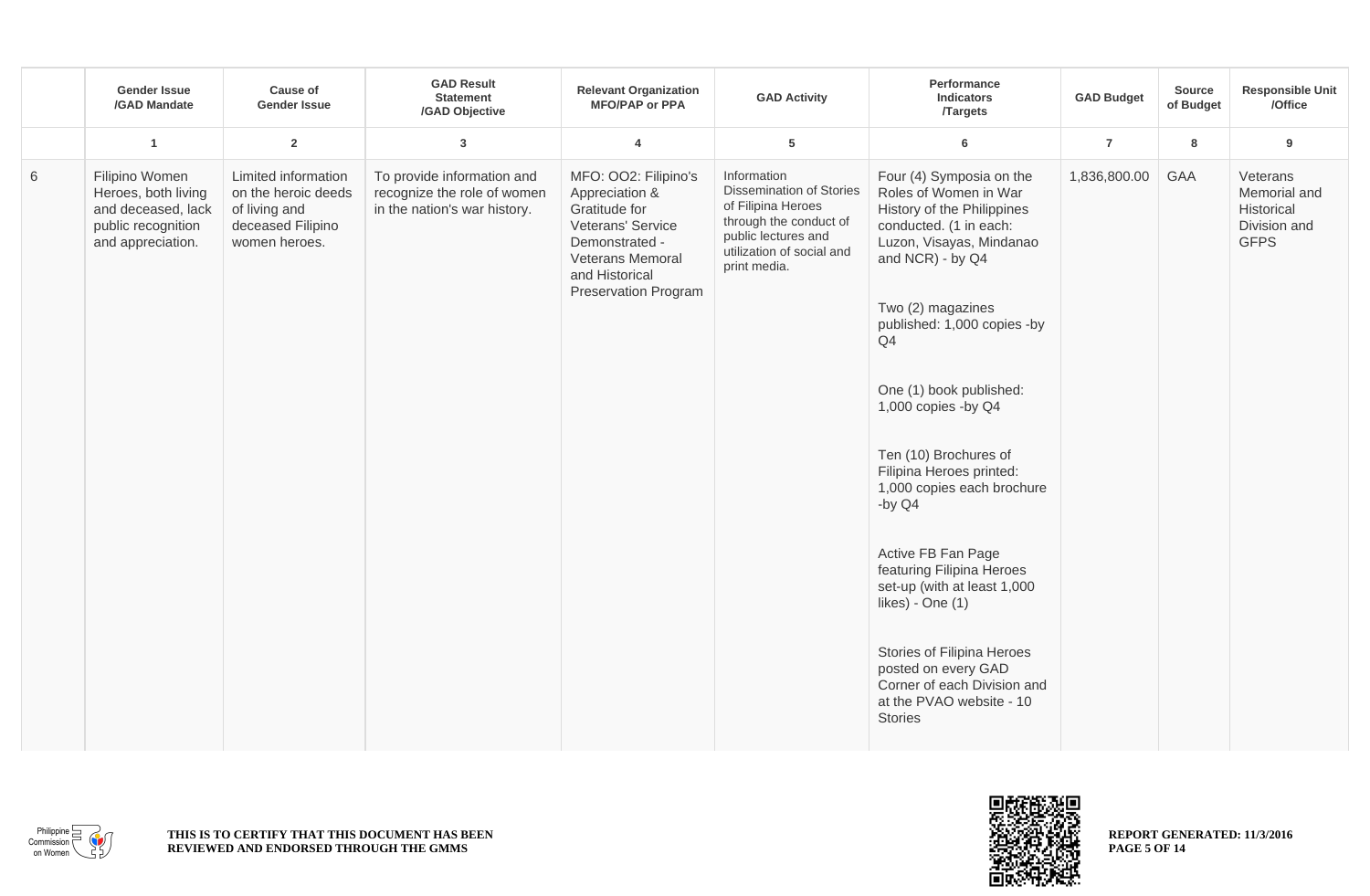|                | <b>Gender Issue</b><br>/GAD Mandate                                                                                                                                                         | Cause of<br><b>Gender Issue</b>                                                                                     | <b>GAD Result</b><br><b>Statement</b><br>/GAD Objective                                                                                                           | <b>Relevant Organization</b><br><b>MFO/PAP or PPA</b>                                                      | <b>GAD Activity</b>                                                                                                                                                                                                                                                                         | Performance<br><b>Indicators</b><br><b>Targets</b>                                                                                                                                                                                 | <b>GAD Budget</b> | <b>Source</b><br>of Budget | <b>Responsible Unit</b><br>/Office                       |
|----------------|---------------------------------------------------------------------------------------------------------------------------------------------------------------------------------------------|---------------------------------------------------------------------------------------------------------------------|-------------------------------------------------------------------------------------------------------------------------------------------------------------------|------------------------------------------------------------------------------------------------------------|---------------------------------------------------------------------------------------------------------------------------------------------------------------------------------------------------------------------------------------------------------------------------------------------|------------------------------------------------------------------------------------------------------------------------------------------------------------------------------------------------------------------------------------|-------------------|----------------------------|----------------------------------------------------------|
|                | $\overline{1}$                                                                                                                                                                              | $\overline{2}$                                                                                                      | $\overline{3}$                                                                                                                                                    | 4                                                                                                          | 5                                                                                                                                                                                                                                                                                           | 6                                                                                                                                                                                                                                  | $\overline{7}$    | 8                          | 9                                                        |
| $\overline{7}$ | Role of Women<br>Veterans and<br><b>Surviving Spouses</b><br>is not highlighted in<br>National<br>Development.                                                                              | Limited knowledge<br>on women's role in<br>national<br>development                                                  | To increase the level of<br>awareness and<br>understanding of PVAO<br>clienteles (veterans and their<br>beneficiaries) on women's<br>role in national development | MFO: General<br>Administration and<br><b>Support Services</b>                                              | Publication of articles in<br>the website and PVAO<br>bulletin featuring<br>women veterans and<br>the role that they played<br>during war times and<br>how their efforts<br>contributed to national<br>development                                                                          | Publication of at least one (1)<br>article per quarter featuring<br>at least one (1) women<br>veteran or a surviving<br>spouse/20,000 copies<br>magazine for one (1) year or<br>5,000 copies- per quarter.                         | 75,000.00         | <b>GAA</b>                 | Strategic<br>Communication                               |
| 8              | Women pensioners<br>have minimal<br>access to gender<br>sensitive health<br>services/benefits.                                                                                              | Low awareness on<br>various female<br>reproductive health<br>issues and<br>concerns including<br>health facilities. | To provide women<br>pensioners access to gender<br>sensitive health<br>benefits/services through<br>comprehensive health<br>information/education.                | MFO: OO1: Filipino<br>Veterans Empowered<br>-Veterans Welfare<br>and Benefits<br>Administration<br>Program | Conduct of info /<br>education campaign<br>and training programs<br>on women's health to<br>include maternal and<br>child care, prevention<br>and management of<br>female reproductive and<br>gynecological disorders,<br>care of elderly females,<br>promotion of women's<br>mental health | Two (2) seminars / trainings<br>for 80 female pensioners -by<br>Q <sub>4</sub>                                                                                                                                                     | 200,000.00        | GAA                        | <b>Veterans Affairs</b><br>and<br>Management<br>Division |
| 9              | Proclamation No.<br>227 "Providing for<br>the observance of<br>the month of March<br>as Woment's Role<br>in History Month"<br>signed by President<br>Corazon C. Aquino<br>on March 17, 1980 | Limited knowledge<br>on women's role in<br>national<br>development.                                                 | To increase the knowledge<br>of PVAO officials and<br>employees on laws, policies<br>and other related issues and<br>concerns on gender and<br>development.       | MFO: General<br>Administration and<br><b>Support Services</b>                                              | 1) Conduct/participation<br>in Women's Month<br>Celebration. 2) Setting<br>up of GAD exhibits and<br>others during the<br>Women's Month<br>Celebration.                                                                                                                                     | No. of activities<br>conducted/participated No.<br>of officials and employees<br>who attended various<br>activities during Women's<br>Month GAD advocacies<br>Learning and insights from<br>participants. - 4 activities by<br>Q4. | 250,000.00        | <b>GAA</b>                 | GFPS and<br>Administrative<br>Division                   |



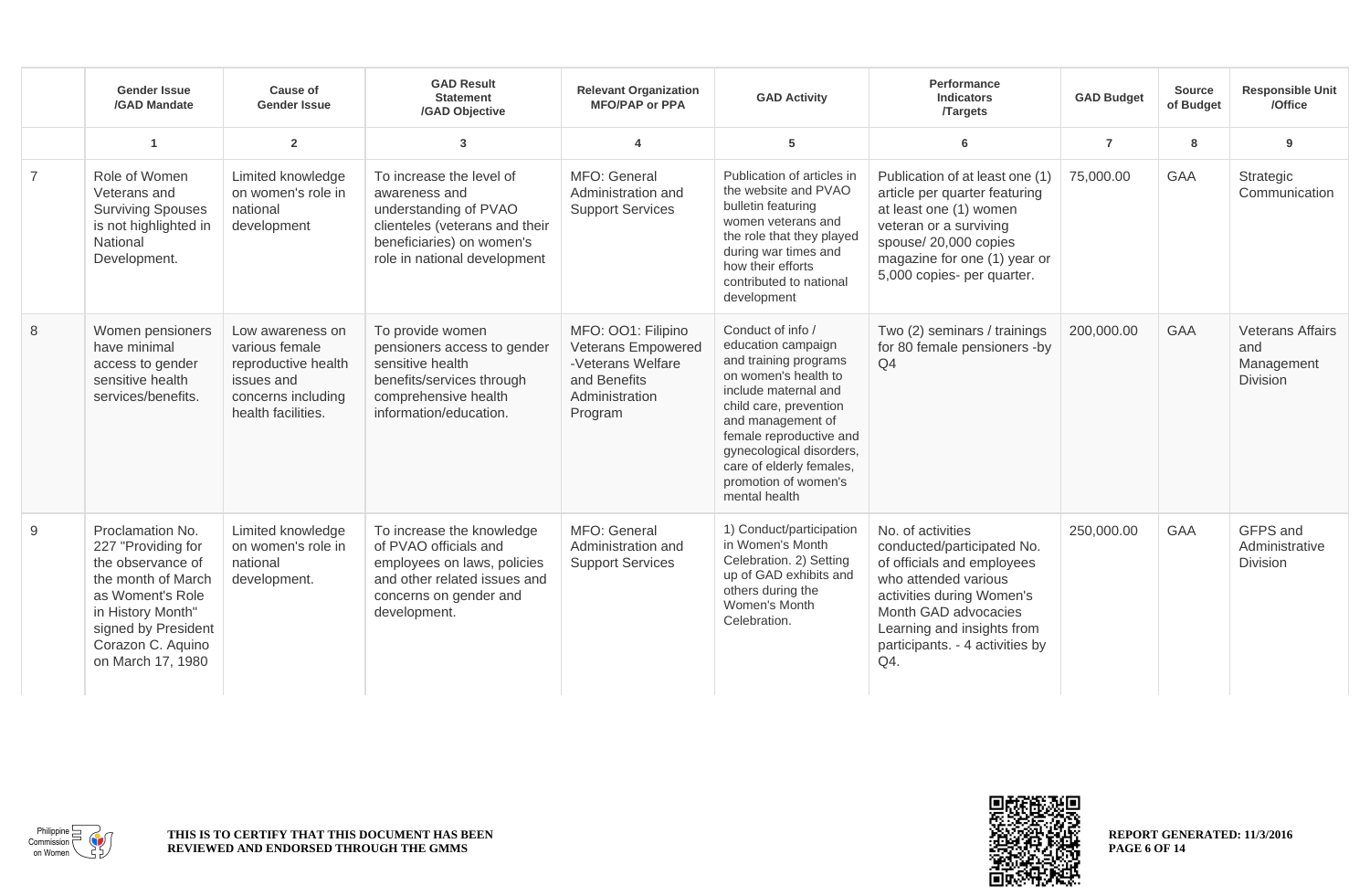|    | <b>Gender Issue</b><br>/GAD Mandate                                                                                                         | Cause of<br><b>Gender Issue</b>                                                                                            | <b>GAD Result</b><br><b>Statement</b><br>/GAD Objective                                                                         | <b>Relevant Organization</b><br><b>MFO/PAP or PPA</b>         | <b>GAD Activity</b>                                                                                                                                                                                                                                                                                                                     | <b>Performance</b><br><b>Indicators</b><br><b>Targets</b>                                                                                                                                                     | <b>GAD Budget</b> | <b>Source</b><br>of Budget | <b>Responsible Unit</b><br>/Office                                      |
|----|---------------------------------------------------------------------------------------------------------------------------------------------|----------------------------------------------------------------------------------------------------------------------------|---------------------------------------------------------------------------------------------------------------------------------|---------------------------------------------------------------|-----------------------------------------------------------------------------------------------------------------------------------------------------------------------------------------------------------------------------------------------------------------------------------------------------------------------------------------|---------------------------------------------------------------------------------------------------------------------------------------------------------------------------------------------------------------|-------------------|----------------------------|-------------------------------------------------------------------------|
|    | $\overline{1}$                                                                                                                              | $\overline{2}$                                                                                                             | 3                                                                                                                               | $\overline{4}$                                                | 5                                                                                                                                                                                                                                                                                                                                       | 6                                                                                                                                                                                                             | $\overline{7}$    | 8                          | 9                                                                       |
|    |                                                                                                                                             |                                                                                                                            |                                                                                                                                 | <b>ORGANIZATION-FOCUSED ACTIVITIES</b>                        |                                                                                                                                                                                                                                                                                                                                         |                                                                                                                                                                                                               |                   |                            |                                                                         |
| 10 | <b>PVAO Alternative</b><br>Learning System<br>lack gender<br>perspective.                                                                   | <b>GAD Plans and</b><br>Programs and<br>activities are not<br>integrated in PVAO<br><b>Alternative Learning</b><br>System. | To make the PVAO<br>Alternative Learning System<br>gender responsive.                                                           | MFO: General<br>Administration and<br><b>Support Services</b> | Integration of GAD<br>Plans and Programs<br>and other activities to<br><b>PVAO Alternative</b><br>Learning System<br>(PALS).                                                                                                                                                                                                            | All GAD Activities and<br>Programs integrated in<br><b>PVAO Alternative Learning</b><br>System - by Q4.                                                                                                       | 300,000.00        | <b>GAA</b>                 | Administrative<br>Division and<br>Management<br>Information<br>Division |
| 11 | Female and male<br>personnel of PVAO<br>lack<br>comprehensive<br>information and<br>education on<br>reproductive health.                    | Lack of Training on<br>Reproductive Health.                                                                                | To ensure that PVAO<br>employees are adequately<br>informed of GAD-related<br>health issues and of their<br>reproductive rights | MFO: General<br>Administration and<br><b>Support Services</b> | Conduct of seminars /<br>lay fora on GAD<br>health-related topics<br>such as reproductive<br>health, maternal and<br>child care effective<br>family planning,<br>prevention of<br>reproductive tract<br>infections and cancers.<br>sexually-transmitted<br>diseases, care of the<br>elderly women and<br>management of mental<br>health | Four (4) Seminars / Lay fora<br>conducted. Changes in<br>knowledge, attitude and<br>skills on GAD-related health<br>issues and reproductive<br>rights. -by Q4                                                 | 400,000.00        | <b>GAA</b>                 | Administrative<br>Division                                              |
| 12 | The PVAO GAD<br><b>Focal Point System</b><br>has inadequate<br>capacity to<br>implement the<br>agency's gender<br>mainstreaming<br>efforts. | <b>GAD Office lacks</b><br>adequately-trained<br>personnel who will<br>work full time on the<br><b>GAD Program</b>         | To assist the GFPS in<br>research and policy<br>development on GAD aside<br>from administrative task                            | MFO: General<br>Administration and<br><b>Support Services</b> | Hiring of personnel<br>(COS) to perform<br>GAD-related tasks<br>including strict<br>monitoring of<br>compliances and<br>implementation of the<br><b>GAD Program</b>                                                                                                                                                                     | One (1) GAD personnel with<br>relevant experience and<br>training on GAD-related<br>work at P18,000 / month1<br><b>GAD Technical Assistant</b><br>and 1<br>AdministrativeAssistant at<br>P15,000 each - by Q4 | 576,000.00        | <b>GAA</b>                 | Administrative<br><b>Division</b>                                       |



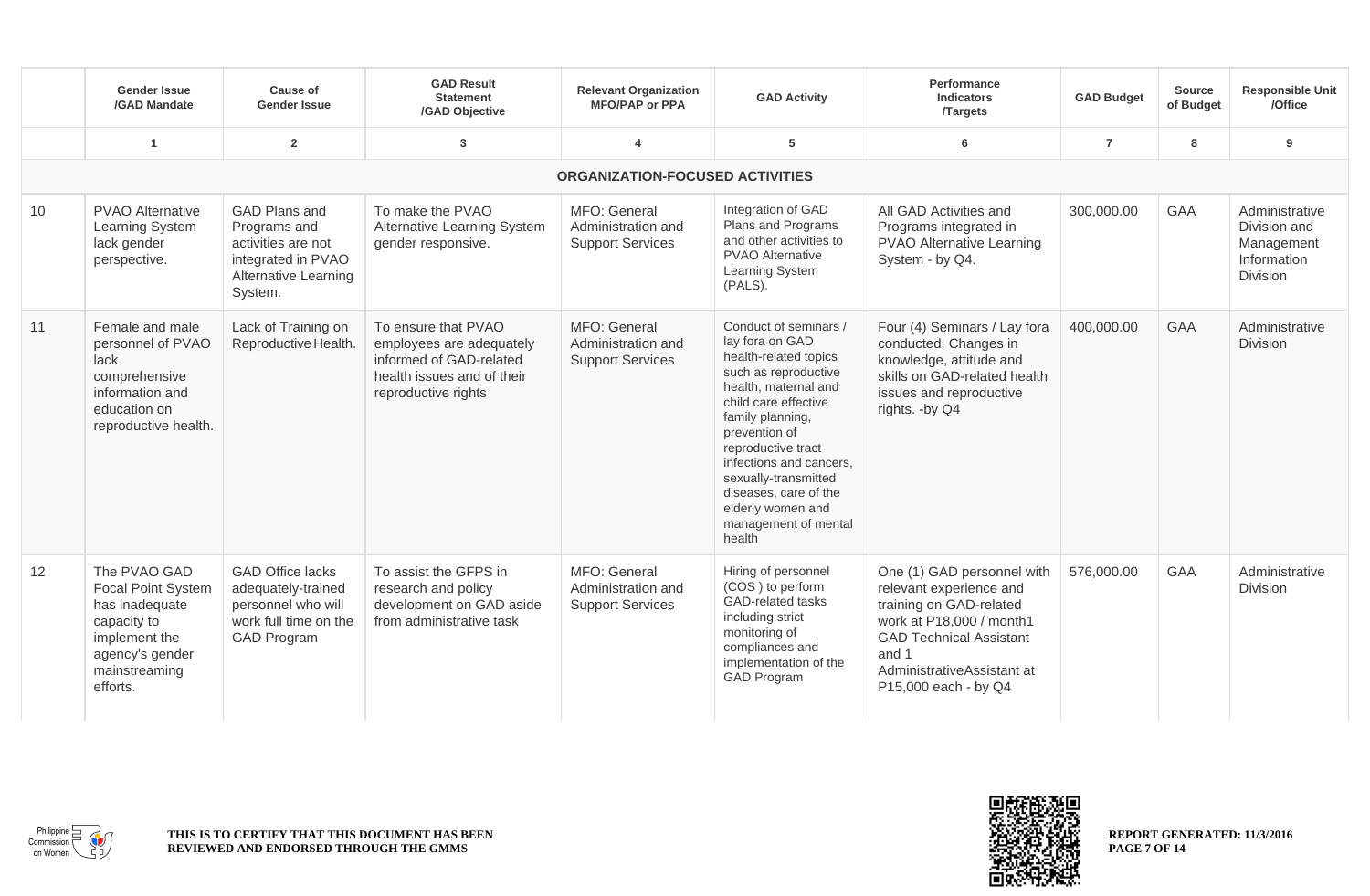|    | <b>Gender Issue</b><br>/GAD Mandate                                                                                                         | Cause of<br><b>Gender Issue</b>                                                   | <b>GAD Result</b><br><b>Statement</b><br>/GAD Objective      | <b>Relevant Organization</b><br><b>MFO/PAP or PPA</b>         | <b>GAD Activity</b>                                                                                                                                                                  | Performance<br><b>Indicators</b><br><b>Targets</b>                                                                                                                                                                                                                                                             | <b>GAD Budget</b> | <b>Source</b><br>of Budget | <b>Responsible Unit</b><br>/Office            |
|----|---------------------------------------------------------------------------------------------------------------------------------------------|-----------------------------------------------------------------------------------|--------------------------------------------------------------|---------------------------------------------------------------|--------------------------------------------------------------------------------------------------------------------------------------------------------------------------------------|----------------------------------------------------------------------------------------------------------------------------------------------------------------------------------------------------------------------------------------------------------------------------------------------------------------|-------------------|----------------------------|-----------------------------------------------|
|    | $\overline{\mathbf{1}}$                                                                                                                     | $\overline{2}$                                                                    | 3                                                            |                                                               | 5                                                                                                                                                                                    | 6                                                                                                                                                                                                                                                                                                              | $\overline{7}$    | 8                          | 9                                             |
| 13 | The PVAO GAD<br><b>Focal Point System</b><br>has inadequate<br>capacity to<br>implement the<br>agency's gender<br>mainstreaming<br>efforts. | Outdated, inefficient<br>equipment used in<br><b>GAD</b><br>implementation.       | To ensure smooth and<br>efficient operation of GAD<br>Office | MFO: General<br>Administration and<br><b>Support Services</b> | Procurement of the<br>following items for the<br>operations of the PVAO<br>GAD Office: TV, DVD<br>Player, Speakers, LCD<br>Projector, Document<br>Reader, 1 set of<br>computer, etc. | Fully equipped GAD Office -<br>by Q4                                                                                                                                                                                                                                                                           | 500,000.00        | <b>GAA</b>                 | Administrative<br><b>Division</b>             |
| 14 | Lack of active<br>involvement of men<br>in GAD                                                                                              | Men have<br>inadequate<br>knowledge and<br>understanding of<br>their role in GAD. | Greater involvement of men<br>in gender and development.     | MFO: General<br>Administration and<br><b>Support Services</b> | Conduct/support of<br><b>MOVE</b> activities                                                                                                                                         | Actual MOVE activities<br>conducted. No. of MOVE<br>activities<br>conducted/supportedNo. of<br>employees who participated<br>in the MOVE<br>activitiesStrengthened the<br>Agency's MOVE advocacies.<br>- Two (2) MOVE activities<br>conducted/supported by<br>Q4 with at least 15 male<br>employees attendees. | 50,000.00         | GAA                        | GFPS and<br>Administrative<br><b>Division</b> |



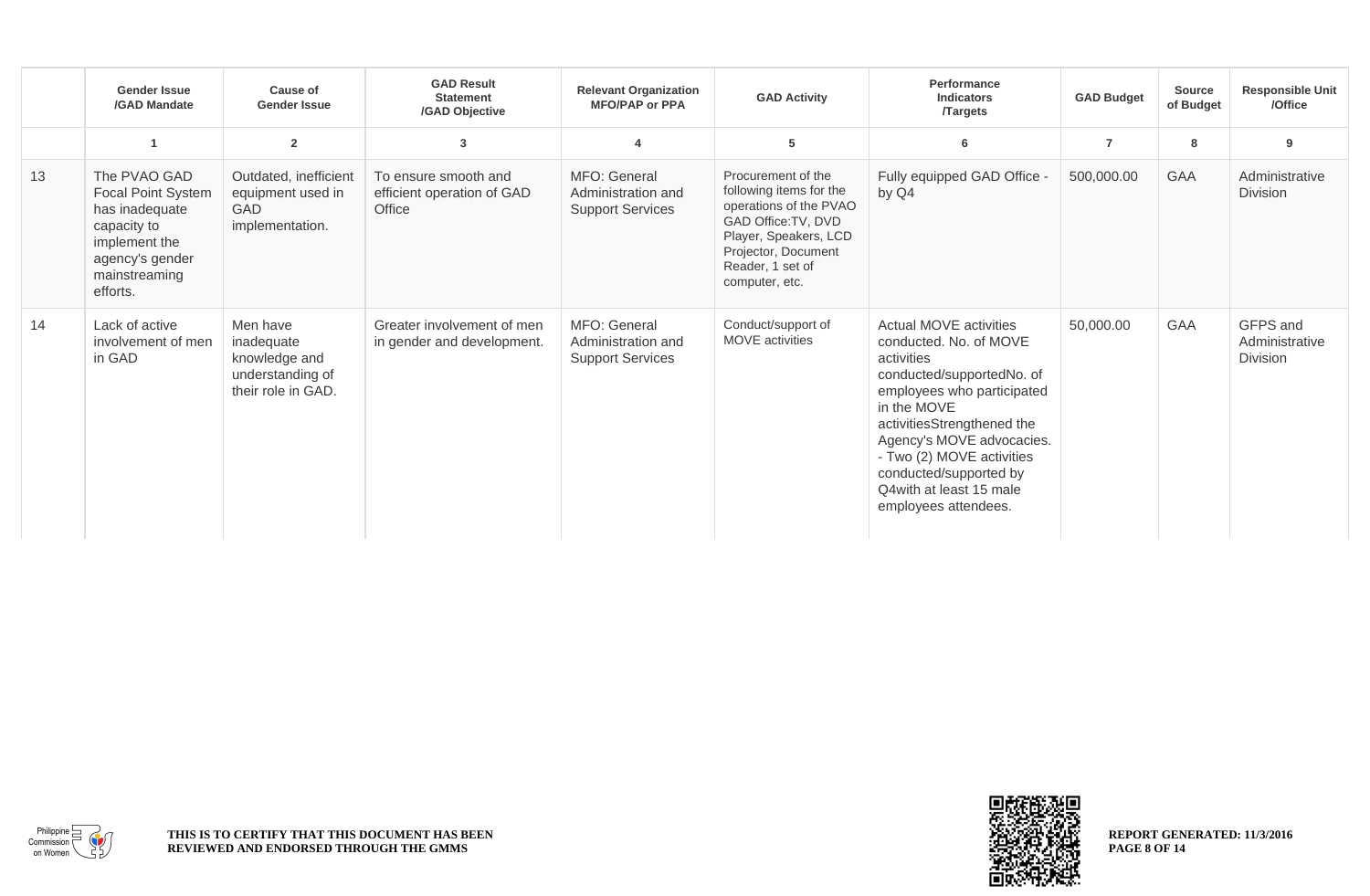|    | <b>Gender Issue</b><br>/GAD Mandate                                                                          | Cause of<br><b>Gender Issue</b> | <b>GAD Result</b><br><b>Statement</b><br>/GAD Objective                                                                                                                                                                                                                                                 | <b>Relevant Organization</b><br><b>MFO/PAP or PPA</b>         | <b>GAD Activity</b>                                                                                                                                     | <b>Performance</b><br><b>Indicators</b><br><b>Targets</b>                                                                                                                                                                            | <b>GAD Budget</b> | <b>Source</b><br>of Budget | <b>Responsible Unit</b><br>/Office            |
|----|--------------------------------------------------------------------------------------------------------------|---------------------------------|---------------------------------------------------------------------------------------------------------------------------------------------------------------------------------------------------------------------------------------------------------------------------------------------------------|---------------------------------------------------------------|---------------------------------------------------------------------------------------------------------------------------------------------------------|--------------------------------------------------------------------------------------------------------------------------------------------------------------------------------------------------------------------------------------|-------------------|----------------------------|-----------------------------------------------|
|    |                                                                                                              | $\overline{2}$                  | 3                                                                                                                                                                                                                                                                                                       |                                                               | 5                                                                                                                                                       | 6                                                                                                                                                                                                                                    | $\overline{7}$    | 8                          | 9                                             |
| 15 | GFPS and staff of<br>PVAO lack the<br>capability to<br>address or respond<br>to gender issues of<br>clients. | Lack of gender<br>trainings     | To sustain the organizational<br>capability to mainstream<br>gender among PVAO<br>officials and employees and<br>their PAPs.<br>To enhance the capability of<br>the GFPS and staff in<br>mainstreaming gender in the<br>organization and in<br>addressing gender issues<br>among clients and personnel. | MFO: General<br>Administration and<br><b>Support Services</b> | Conduct of GST for<br>officials and employees<br>(to include personnel<br>assigned in Field<br>Service Extention<br>Offices (FSEO) and<br>Shrine Units. | No. of officials, GFPS and<br>personnel who attended<br>GST. Increase the number of<br>gender aware and gender<br>sensitive employees by 90%.<br>Three (3) GST Trainings<br>with 90 participants -Male<br>(45) Female (45). - by Q4. | 600,000.00        | <b>GAA</b>                 | Administrative<br><b>Division</b>             |
| 16 | GFPS and staff of<br>PVAO lack the<br>capability to<br>address or respond<br>to gender issues of<br>clients. | Lack of gender<br>trainings     | To enhance the capability of<br>the GFPS and staff in<br>mainstreaming gender in the<br>organization and in<br>addressing gender issues<br>among clients and personnel.<br>To sustain the organizational<br>capacity to mainstream GAD<br>in PVAO programs, activities<br>and projects.                 | MFO: General<br>Administration and<br><b>Support Services</b> | Attendance in various<br>GAD-related<br>seminars/activities<br>organized by other gov't.<br>agencies, etc.                                              | Activities attended: No. of<br>personnel who participated<br>in the activities - At least 4<br>activities by Quarter 4and5<br>Participants per activity.                                                                             | 100,000.00        | <b>GAA</b>                 | Administrative<br>Division and<br><b>GFPS</b> |



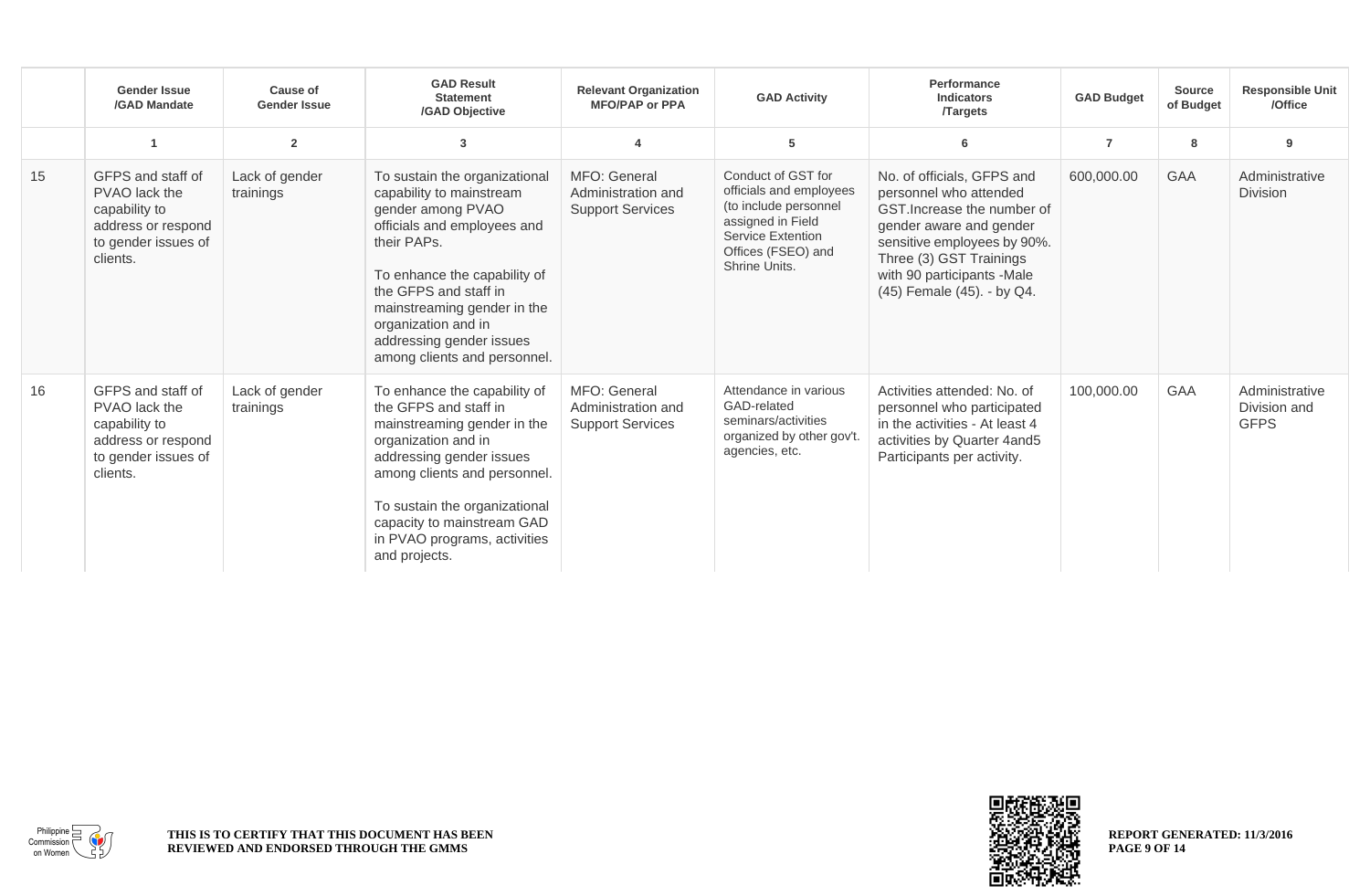|    | <b>Gender Issue</b><br>/GAD Mandate                                                                          | Cause of<br><b>Gender Issue</b> | <b>GAD Result</b><br><b>Statement</b><br>/GAD Objective                                                                                                                                                                                                                                                | <b>Relevant Organization</b><br><b>MFO/PAP or PPA</b>         | <b>GAD Activity</b>                                                             | Performance<br><b>Indicators</b><br><b>Targets</b>                                                                                                                                                                                                                                                    | <b>GAD Budget</b> | <b>Source</b><br>of Budget | <b>Responsible Unit</b><br>/Office            |
|----|--------------------------------------------------------------------------------------------------------------|---------------------------------|--------------------------------------------------------------------------------------------------------------------------------------------------------------------------------------------------------------------------------------------------------------------------------------------------------|---------------------------------------------------------------|---------------------------------------------------------------------------------|-------------------------------------------------------------------------------------------------------------------------------------------------------------------------------------------------------------------------------------------------------------------------------------------------------|-------------------|----------------------------|-----------------------------------------------|
|    | $\overline{1}$                                                                                               | $\overline{2}$                  | 3                                                                                                                                                                                                                                                                                                      |                                                               | 5                                                                               | 6                                                                                                                                                                                                                                                                                                     | $\overline{7}$    | 8                          | 9                                             |
| 17 | GFPS and staff of<br>PVAO lack the<br>capability to<br>address or respond<br>to gender issues of<br>clients. | Lack of gender<br>trainings     | To sustain the organizational<br>capacity to mainstream GAD<br>in PVAO programs, activities<br>and projects.<br>To enhance the capability of<br>the GFPS and staff in<br>mainstreaming gender in the<br>organization and in<br>addressing gender issues<br>among clients and personnel                 | MFO: General<br>Administration and<br><b>Support Services</b> | <b>Conduct of Gender</b><br>Analysis Training for<br>GFPS and staff of<br>PVAO. | No. of officials and<br>employees who attended<br>theseminar/workshop.<br>Enhanced competencies of<br>the members of the<br>GFPS/TWG, Secretariat in<br>identifying issues relevant to<br>the agency mandate. - Two<br>(2) seminar/workshop by Q4<br>with 80 participants - Male<br>(40) Female (40). | 200,000.00        | <b>GAA</b>                 | Administrative<br>Division and<br><b>GFPS</b> |
| 18 | GFPS and staff of<br>PVAO lack the<br>capability to<br>address or respond<br>to gender issues of<br>clients. | Lack of gender<br>trainings     | To sustain the organizational<br>capability to mainstream<br>gender among PVAO<br>officials and employees and<br>their PAPs.<br>To enhance the capability of<br>the GFPS and staff in<br>mainstreaming gender in the<br>organization and in<br>addressing gender issues<br>among clients and personnel | MFO: General<br>Administration and<br><b>Support Services</b> | Conduct of<br>Gender-Responsive<br>Planning and Budgeting<br>Workshop.          | No. of officials and<br>employees who attended<br>the WorkshopEnhance the<br>knowledge and skills of<br>participants in the<br>preparation of the Agency's<br>GAD Plan and Budget. - At<br>least one (1) seminar<br>conducted by Q 4 with 40<br>participants - Male (20)<br>Female (20).              | 200,000.00        | GAA                        | Administrative<br>Division and<br><b>GFPS</b> |



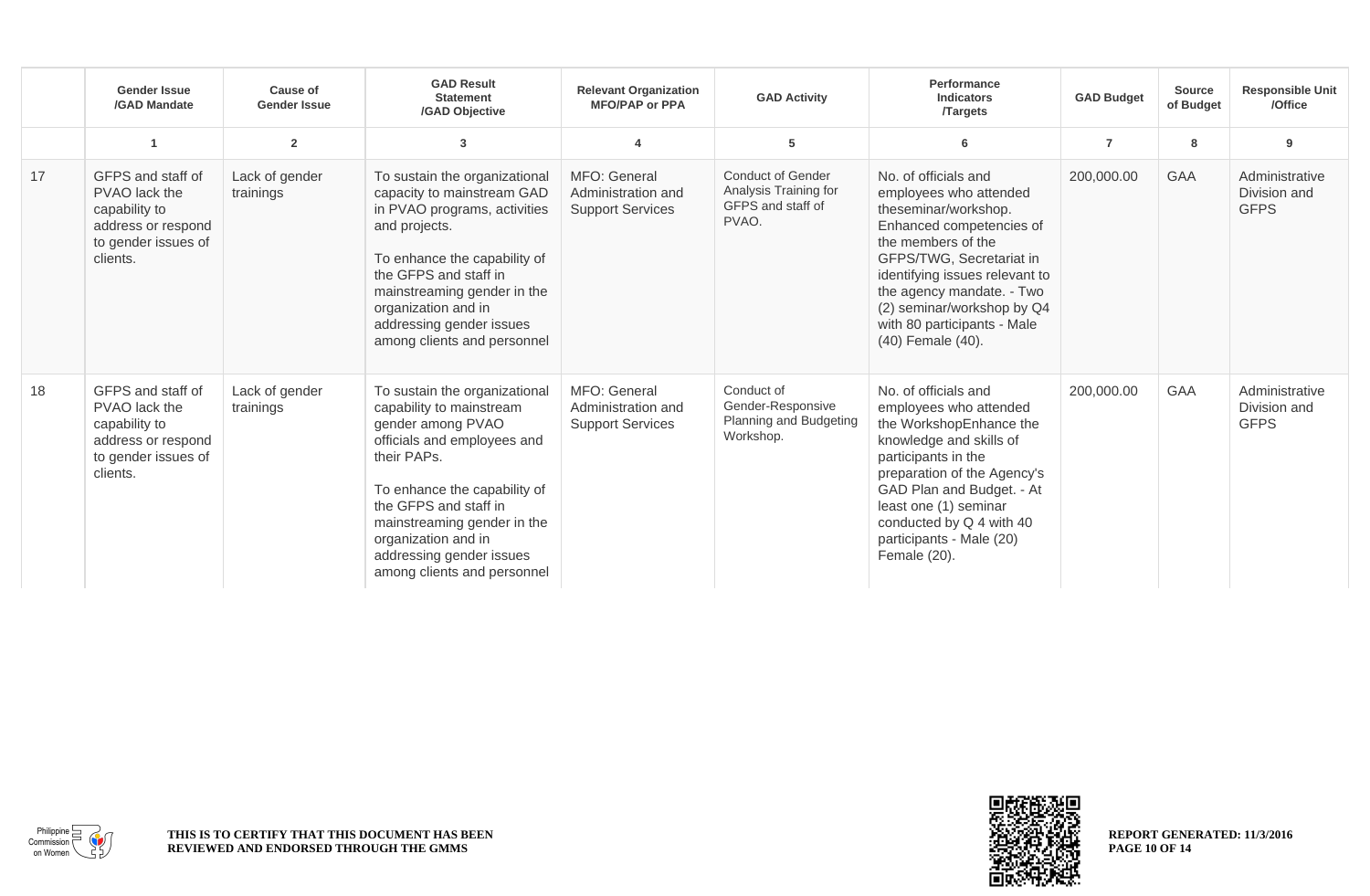|    | <b>Gender Issue</b><br>/GAD Mandate                                                                          | Cause of<br><b>Gender Issue</b>                                      | <b>GAD Result</b><br><b>Statement</b><br>/GAD Objective                                                                                                                                                                                                                                                 | <b>Relevant Organization</b><br><b>MFO/PAP or PPA</b>         | <b>GAD Activity</b>                                                                                                                                                                 | Performance<br><b>Indicators</b><br><b>Targets</b>                                                                                                                                                                                     | <b>GAD Budget</b> | <b>Source</b><br>of Budget | <b>Responsible Unit</b><br>/Office            |
|----|--------------------------------------------------------------------------------------------------------------|----------------------------------------------------------------------|---------------------------------------------------------------------------------------------------------------------------------------------------------------------------------------------------------------------------------------------------------------------------------------------------------|---------------------------------------------------------------|-------------------------------------------------------------------------------------------------------------------------------------------------------------------------------------|----------------------------------------------------------------------------------------------------------------------------------------------------------------------------------------------------------------------------------------|-------------------|----------------------------|-----------------------------------------------|
|    |                                                                                                              | $\overline{2}$                                                       | 3                                                                                                                                                                                                                                                                                                       | $\overline{\mathbf{4}}$                                       | 5                                                                                                                                                                                   | 6                                                                                                                                                                                                                                      | $\overline{7}$    | 8                          | 9                                             |
| 19 | GFPS and staff of<br>PVAO lack the<br>capability to<br>address or respond<br>to gender issues of<br>clients. | Lack of gender<br>trainings                                          | To sustain the organizational<br>capability to mainstream<br>gender among PVAO<br>officials and employees and<br>their PAPs.<br>To enhance the capability of<br>the GFPS and staff in<br>mainstreaming gender in the<br>organization and in<br>addressing gender issues<br>among clients and personnel. | MFO: General<br>Administration and<br><b>Support Services</b> | Conduct<br>Seminar-Workshop on<br>the use of HGDG Tool                                                                                                                              | Seminar on the use of<br>HGDG Tool conducted by<br>Q4. No. of female and male<br>officials/GFPS and staff who<br>attended the seminar<br>Enhanced capability to use<br>the HGDG tool. - 40<br>participants - Male (20)<br>Female (20). | 200,000.00        | <b>GAA</b>                 | Administrative<br>Division and<br><b>GFPS</b> |
| 20 | GFPS and staff of<br>PVAO lack the<br>capability to<br>address or respond<br>to gender issues of<br>clients. | Lack of knowledge<br>and understanding<br>of gender-related<br>laws. | To understand and be able<br>to promote, protect and fulfill<br>the rights of women.                                                                                                                                                                                                                    | MFO: General<br>Administration and<br><b>Support Services</b> | Conduct<br>conference/fora on<br>CEDAW, Magna Carta<br>of Women, UNSCRs<br>1325 & 1820 and<br>national laws and<br>policies related to<br>women, peace and<br>security, and others. | Number of female and male<br>participants increased the<br>level of knowledge, attitude,<br>skills on laws and policies<br>related to GAD. - by Q4                                                                                     | 300,000.00        | <b>GAA</b>                 | GFPS and<br>Administrative<br><b>Division</b> |



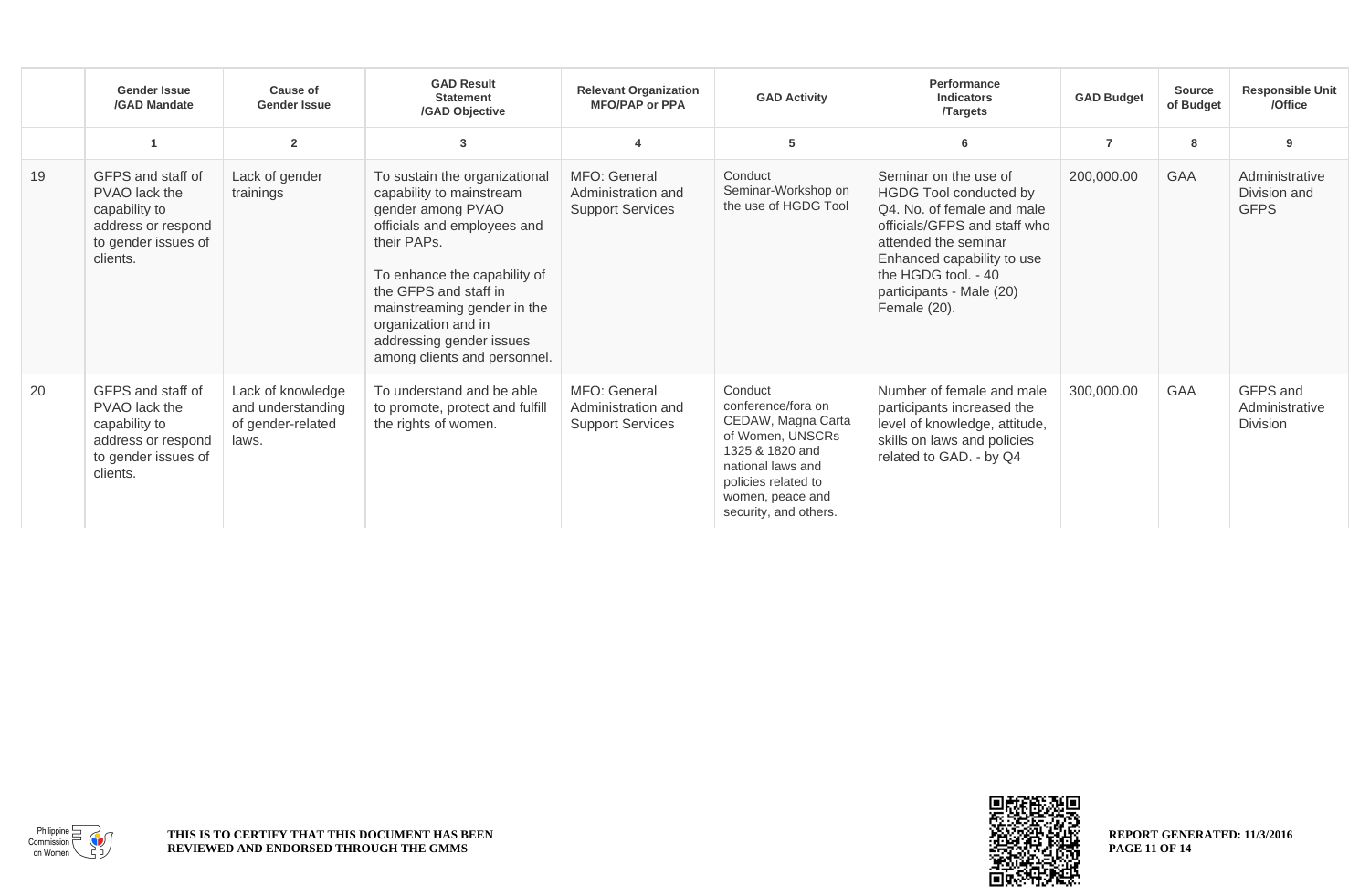|    | <b>Gender Issue</b><br>/GAD Mandate                                                                                                                               | Cause of<br><b>Gender Issue</b>                                               | <b>GAD Result</b><br><b>Statement</b><br>/GAD Objective                                                                                                                                                                                                                                                 | <b>Relevant Organization</b><br><b>MFO/PAP or PPA</b>         | <b>GAD Activity</b>                                                                                                                                   | Performance<br><b>Indicators</b><br><b>Targets</b>                                                                                                                                                                                                                      | <b>GAD Budget</b> | <b>Source</b><br>of Budget | <b>Responsible Unit</b><br>/Office            |
|----|-------------------------------------------------------------------------------------------------------------------------------------------------------------------|-------------------------------------------------------------------------------|---------------------------------------------------------------------------------------------------------------------------------------------------------------------------------------------------------------------------------------------------------------------------------------------------------|---------------------------------------------------------------|-------------------------------------------------------------------------------------------------------------------------------------------------------|-------------------------------------------------------------------------------------------------------------------------------------------------------------------------------------------------------------------------------------------------------------------------|-------------------|----------------------------|-----------------------------------------------|
|    | $\overline{1}$                                                                                                                                                    | $\overline{2}$                                                                | 3                                                                                                                                                                                                                                                                                                       | Δ                                                             | 5                                                                                                                                                     | 6                                                                                                                                                                                                                                                                       | $\overline{7}$    | 8                          | 9                                             |
| 21 | GFPS and staff of<br>PVAO lack the<br>capability to<br>address or respond<br>to gender issues of<br>clients.                                                      | Lack of gender<br>trainings                                                   | To sustain the organizational<br>capability to mainstream<br>gender among PVAO<br>officials and employees and<br>their PAPs.<br>To enhance the capability of<br>the GFPS and staff in<br>mainstreaming gender in the<br>organization and in<br>addressing gender issues<br>among clients and personnel. | MFO: General<br>Administration and<br><b>Support Services</b> | <b>Conduct of Gender</b><br><b>Mainstreaming Seminar</b>                                                                                              | No. of officials and<br>employees who attended<br>theseminar/workshop<br>Enhance the competencies<br>of the members of the<br>GFPS/TWG, Secretariat in<br>gender mainstreaming. -<br>Two (2) seminar/workshop<br>by Q4 with 80 participants -<br>Male (40) Female (40). | 200,000.00        | <b>GAA</b>                 | Administrative<br>Division and<br><b>GFPS</b> |
| 22 | Presidential<br>Proclamation 1172,<br>"Declaring<br>November 25 to<br>December 12 of<br>every year as the<br>18-day campaign to<br>end Violence<br>Against Women" | Limited knowledge<br>of PVAO officials<br>and employees on<br>Women's Rights. | To increase awareness of<br>PVAO officials and<br>employees on women's<br>rights.                                                                                                                                                                                                                       | MFO: General<br>Administration and<br>Support                 | 1) Conduct/<br>Participation on 18-Day<br>Campaign to End VAW.<br>2) Setting up of GAD<br>exhibits and others<br>during 18-Day<br>Campaign to End VAW | No. of activities<br>conducted/participated No.<br>of officials and employees<br>who attended various<br>activities during the 18-day<br>Campaign to end VAW GAD<br>advocacies Learning and<br>insights from participants. - -<br>4 activities by Q4.                   | 250,000.00        | <b>GAA</b>                 | GFPS/Admin<br><b>Division</b>                 |
| 23 | Inadequate<br>capability of the<br>GFPS to influence<br>the entire<br>organization to<br>support and<br>implement GAD.                                            | GFPS do not have<br>the capability to<br>conduct GST.                         | To sustain the capability of<br>the GFPS to mainstream<br>gender in the organization<br>and its PAPs.                                                                                                                                                                                                   | MFO: General<br>Administration and<br><b>Support Services</b> | GFPS participation in<br><b>GST Trainers' Training</b>                                                                                                | No. of GFPS who attended<br>the training Capacitated the<br>GFPS to conduct GST for<br>personnel and clients of the<br>agency. - At least six (6)<br>employees attended training<br>by Q4.                                                                              | 200,000.00        | <b>GAA</b>                 | Administrative<br>Division and<br><b>GFPS</b> |



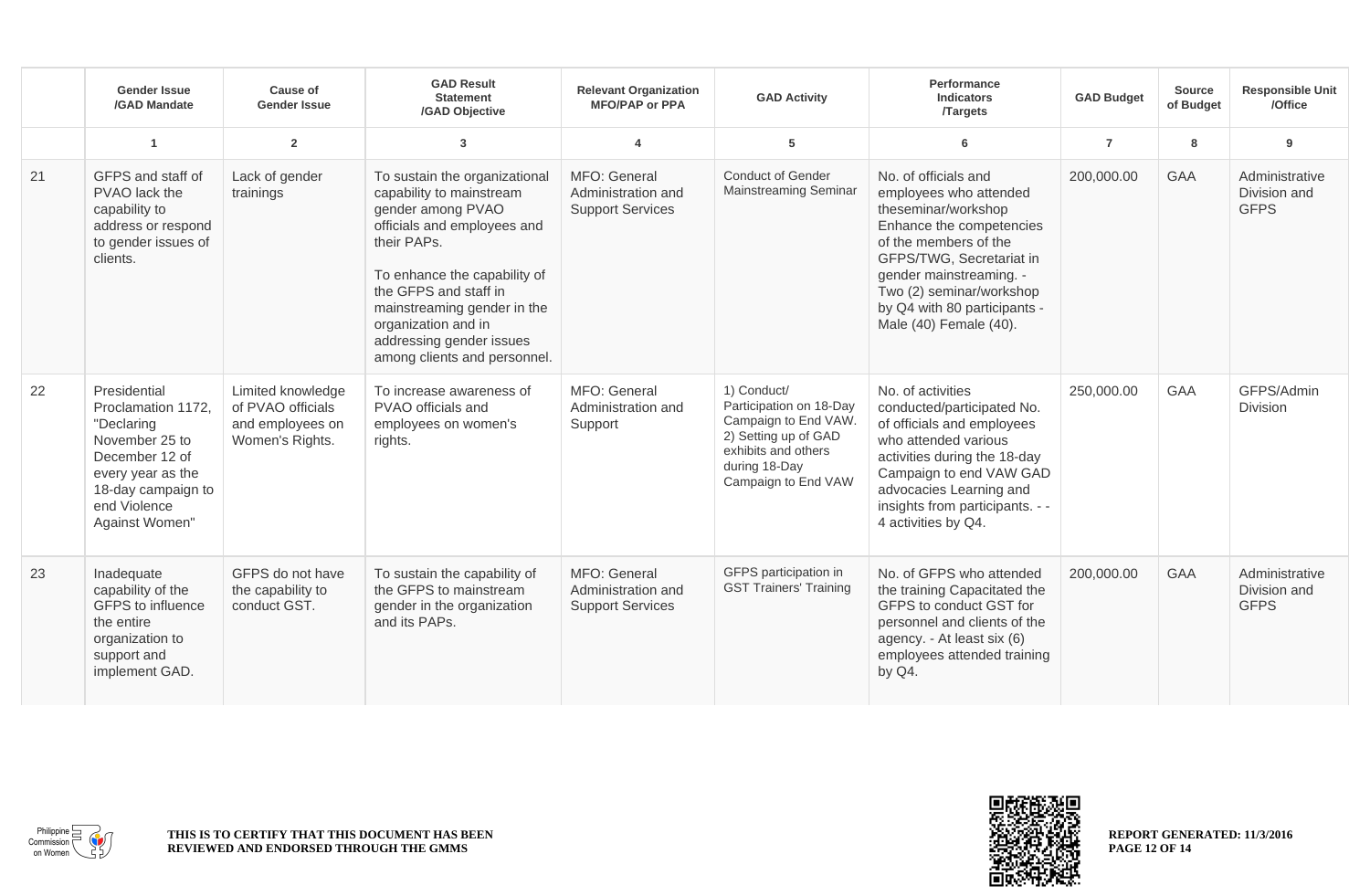|                         | <b>Gender Issue</b><br>/GAD Mandate                                                             | Cause of<br><b>Gender Issue</b>                                                                                                                                                                                                 | <b>GAD Result</b><br><b>Statement</b><br>/GAD Objective                                                                 | <b>Relevant Organization</b><br><b>MFO/PAP or PPA</b>                                                      | <b>GAD Activity</b>                                                                                                                                                                                  | Performance<br>Indicators<br><b>/Targets</b>                                                                                                                                                                     | <b>GAD Budget</b> | <b>Source</b><br>of Budget | <b>Responsible Unit</b><br>/Office                                             |
|-------------------------|-------------------------------------------------------------------------------------------------|---------------------------------------------------------------------------------------------------------------------------------------------------------------------------------------------------------------------------------|-------------------------------------------------------------------------------------------------------------------------|------------------------------------------------------------------------------------------------------------|------------------------------------------------------------------------------------------------------------------------------------------------------------------------------------------------------|------------------------------------------------------------------------------------------------------------------------------------------------------------------------------------------------------------------|-------------------|----------------------------|--------------------------------------------------------------------------------|
|                         | $\overline{1}$                                                                                  | $\overline{2}$                                                                                                                                                                                                                  | 3                                                                                                                       | $\overline{\mathbf{4}}$                                                                                    | 5                                                                                                                                                                                                    | 6                                                                                                                                                                                                                | $\overline{7}$    | 8                          | 9                                                                              |
| 24                      | GFPS of PVAO<br>lack the capability<br>to address or<br>respond to gender<br>issues of clients. | Lack of regular<br>coordinative<br>meetings among<br>members of the<br>GFPS.                                                                                                                                                    | To strengthen the capability<br>of the GFPS/PVAO officials<br>to mainstream gender in the<br>organization and its PAPs. | MFO: General<br>Administration and<br><b>Support Services</b>                                              | Regular GFPS<br>Meetings                                                                                                                                                                             | No. of meetings<br>conductedNo. of GFPS<br>members who attended the<br>regular meetings Crafted<br>policies on GAD Resolved<br>gender related issues and<br>concerns, among others. - 3<br>meetings per Quarter. | 50,000.00         | GAA                        | <b>GFPS</b>                                                                    |
| 25                      | <b>Existing Database</b><br>is not fully<br>compliant to GAD<br>requirements.                   | Insufficient attention<br>accorded database<br>due to the low level<br>of awareness on the<br>importance of<br>sex-disaggregated<br>data as one the of<br>the key factors in<br>the formulation of<br>GAD plans and<br>programs | Increased responsiveness of<br>PVAO GAD plans and<br>programs.                                                          | MFO: 001: Filipino<br>Veterans Empowered<br>-Veterans Welfare<br>and Benefits<br>Administration<br>Program | Enhancement and<br>maintenance of<br>sex-disaggregated<br>databases on: (1)<br>PVAO employees (2)<br>Veteran-clientele and<br>their dependents (3)<br>beneficiaries of PVAO<br>benefits and programs | Enhanced<br>sex-disaggregated<br>databases on PVAO<br>employees. Veterans and<br>their dependents and<br>Beneficiaries of PVAO<br>Benefits and Programs - by<br>Q <sub>4</sub>                                   | 500,000.00        | GAA                        | Administrative<br>Division and<br>Management<br>Information<br><b>Division</b> |
| 26                      | <b>Existing Database</b><br>is not fully<br>compliant to GAD<br>requirements.                   | Insufficient attention<br>accorded database<br>due to the low level<br>of awareness on the<br>importance of<br>sex-disaggregated<br>data as one the of<br>the key factors in<br>the formulation of<br>GAD plans and<br>programs | Increased responsiveness of<br>PVAO GAD plans and<br>programs.                                                          | MFO: 001: Filipino<br>Veterans Empowered<br>-Veterans Welfare<br>and Benefits<br>Administration<br>Program | Procurement of IT<br>equipments and<br>supplies required to<br>maintain SDDs                                                                                                                         | Procured server, anti-virus<br>and other applications - by<br>end of Q3                                                                                                                                          | 500,000.00        | GAA                        | Administrative<br>Division and<br>Management<br>Information<br>Division        |
| <b>SUB-TOTAL</b>        |                                                                                                 |                                                                                                                                                                                                                                 |                                                                                                                         |                                                                                                            |                                                                                                                                                                                                      | 9,427,800.00                                                                                                                                                                                                     | GAA               |                            |                                                                                |
| <b>TOTAL GAD BUDGET</b> |                                                                                                 |                                                                                                                                                                                                                                 |                                                                                                                         |                                                                                                            |                                                                                                                                                                                                      | 9,427,800.00                                                                                                                                                                                                     |                   |                            |                                                                                |
| 南非法的现在分                 |                                                                                                 |                                                                                                                                                                                                                                 |                                                                                                                         |                                                                                                            |                                                                                                                                                                                                      |                                                                                                                                                                                                                  |                   |                            |                                                                                |





**REPORT GENERATED: 11/3/2016 PAGE 13 OF 14**